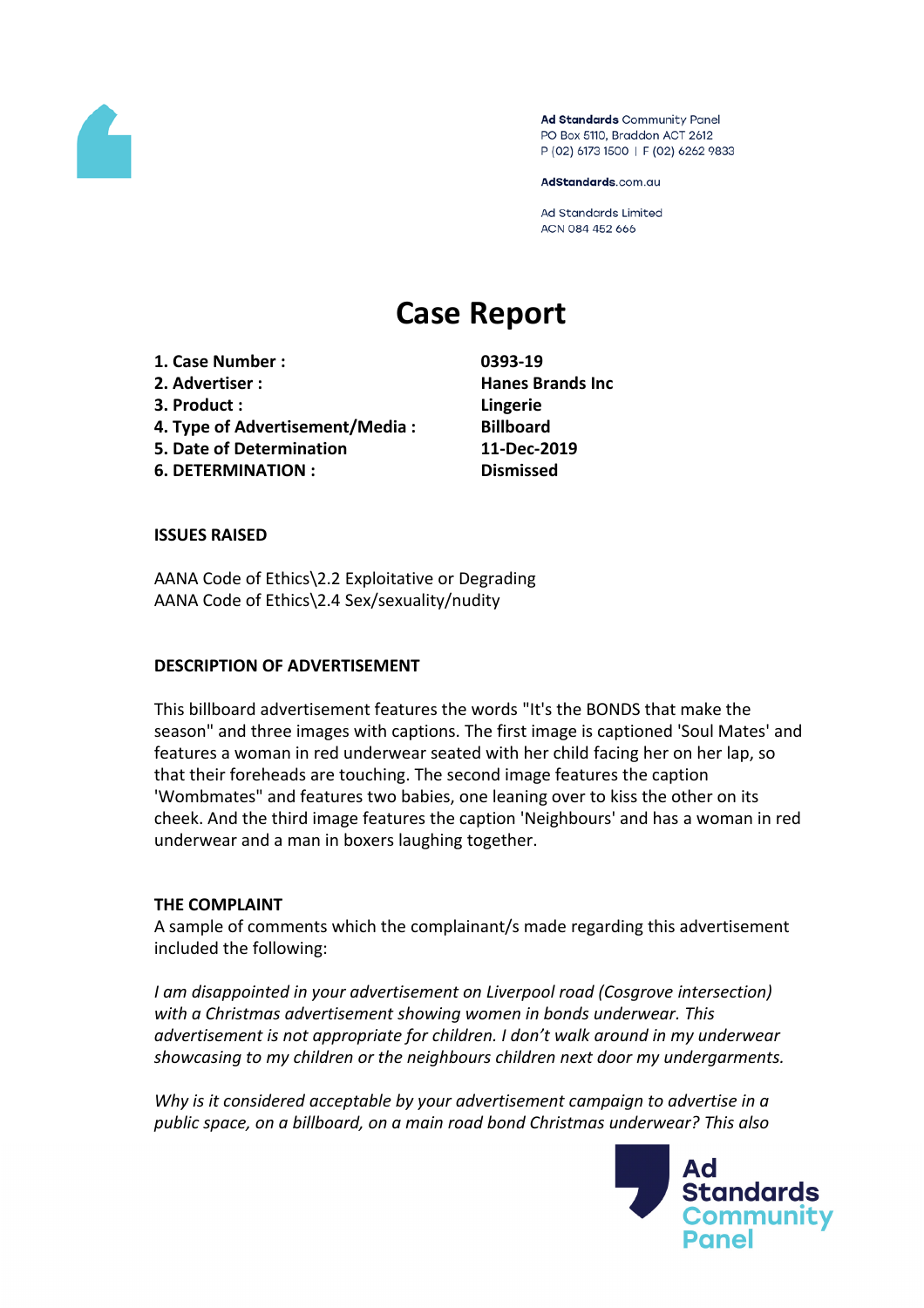

*objectifies women. As a feminist this reduces women to an object while discriminating against what we stand for. Please remove this. I await your reply.*

## **THE ADVERTISER'S RESPONSE**

Comments which the advertiser made in response to the complainant/s regarding this advertisement include the following:

*Bonds is an underwear and apparel brand, best known for creating fun, fashionable, comfortable undies and clothing for the whole family. Bonds launched their 2019 Christmas campaign on 3rd November, 2019 with their large format billboards going live one week earlier on 27th October, 2019.*

*Launching the festive Christmas range of underwear and clothing, the "It's the Bonds that make the season" campaign champions the love we have for those we're closest to and seeks to remind Aussies what's important at this time of year. The campaign puts a spotlight on some of the unique and touching bonds shared by real Australians and features real people – not paid models/actors – across both stills and film, who range in age from 9 months old to 91 years old. The campaign tells the story of a series of incredible bonds including a young woman who defied medical recommendations to donate a life-saving kidney to her younger sister, a couple who've been married for 70 years, and IVF triplets born to three different mothers.*

*The advertisement on Liverpool Road, Cosgrove intersection, NSW (Hume Highway overpass) features a series of three images. The first is of mum, Bailey, holding her baby daughter Lila, in a quite moment of foreheads touching – Bailey wears highwaisted red underwear and matching bra, Lila wears a confetti print tutti dress. Their relationship is coined as SOUL MATES. The second image is of fraternal twins, Alejandra and Finn – WOMBMATES. Finn is giving his sister a cute kiss and they are both wearing Bonds zippies. The third photograph is of friends, Manahou and Mika lying on the stairs of a home laughing together – Manahou is wearing a red triangle bra and matching underwear, Mika is in black trunks with silver stars. This relationship is described as NEIGHBOURS. All three moments are captured in a candid, authentic way and all talent are wearing items from the Bonds Christmas range. The billboard shares the campaign headline, IT'S THE BONDS THAT MAKE THE SEASON. In regard to the complaints that have been made to the ASB under Complaint Reference Number 0393-19, regarding section 2.2 and 2.4 of the AANA Advertiser Code of Ethics, we take the opportunity to refute as follows:*

*On a purely functional level, the underwear being advertised was secured to cover the female talents' genitals and breasts but the bigger purpose of each image is to showcase an emotional and physical connection between the featured groups of people. All talent are dressed in product that they would normally feel comfortable wearing when spending time with the person with whom they share the photograph*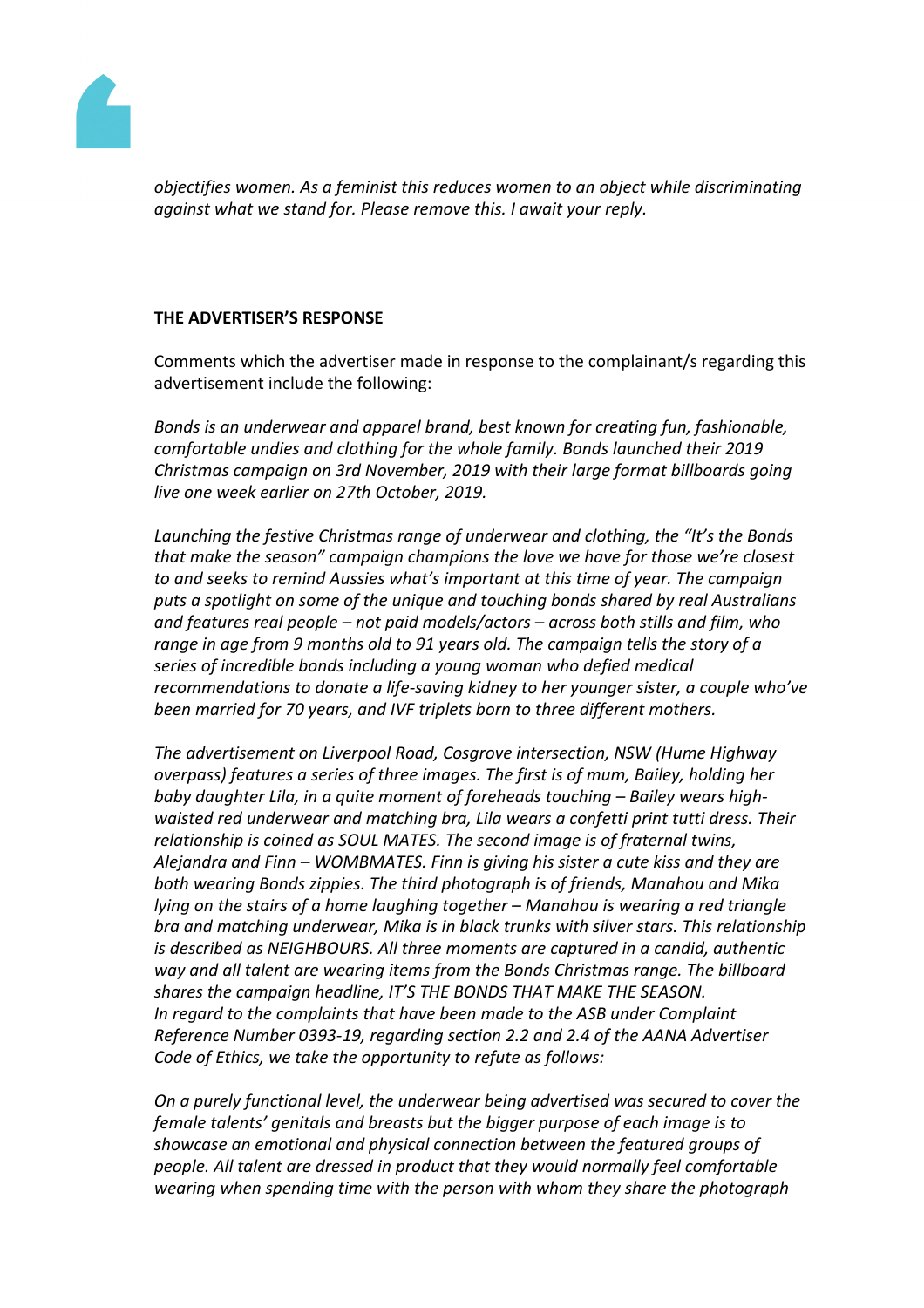

*with. Any close-ups are intended to be of product, not body parts, to showcase product features including fit, fabrication, colour and/or embellishments. We also refute any inference that women's bodies in underwear or references to underwear are inherently sexual or devaluing to women nor inappropriate for children to see - each setting is within a home environment where one should feel comfortable in underwear.*

*We disagree that this billboard objectifies or discriminates against women, or is not appropriate for children. This ad is all about a celebration of the types of relationships we cherish at Christmastime and those beautiful, intimate moments that make those relationships so special – relationships so close, that you'd be comfortable giving them underwear or sleepwear as a Christmas gift. The types of bonds that we've showcased are all genuine relationships in authentic positions that felt natural to them specifically. All three images are family-friendly – and in fact feature family members together, the featured children are all fully clothed and all talent are dressed in Bonds Christmas product.* 

*For the above reasons, we assert this advertising campaign complies with sections 2.1, 2.2, 2.3, 2.4 and 2.5 of the Code, as well as all other parts of section 2. We trust upon reviewing the creative advertisements in line with our written response you will agree that Bonds' 'It's the Bonds that make the season" Christmas campaign does not breach the AANA Advertiser Code of Ethics.*

### **THE DETERMINATION**

The Ad Standards Community Panel (the Panel) considered whether this advertisement breaches Section 2 of the AANA Code of Ethics (the Code).

The Panel noted the complainants' concerns that the advertisement was objectifying of women and inappropriate for display where children may view it.

The Panel viewed the advertisement and noted the advertiser's response.

The Panel noted that Section 2.2 of the Code states: "Advertising or marketing communications should not employ sexual appeal: (a) where images of Minors, or people who appear to be Minors, are used; or (b) in a manner which is exploitative or degrading of any individual or group of people."

The Panel noted the AANA Practice Note which provides guidance on the meaning of the terms exploitative and degrading:

*"Exploitative - means (a) taking advantage of the sexual appeal of a person, or group of people, by depicting them as objects or commodities; or (b) focussing on their body parts where this bears no direct relevance to the product or service being advertised.*

*Degrading – lowering in character or quality a person or group of people."*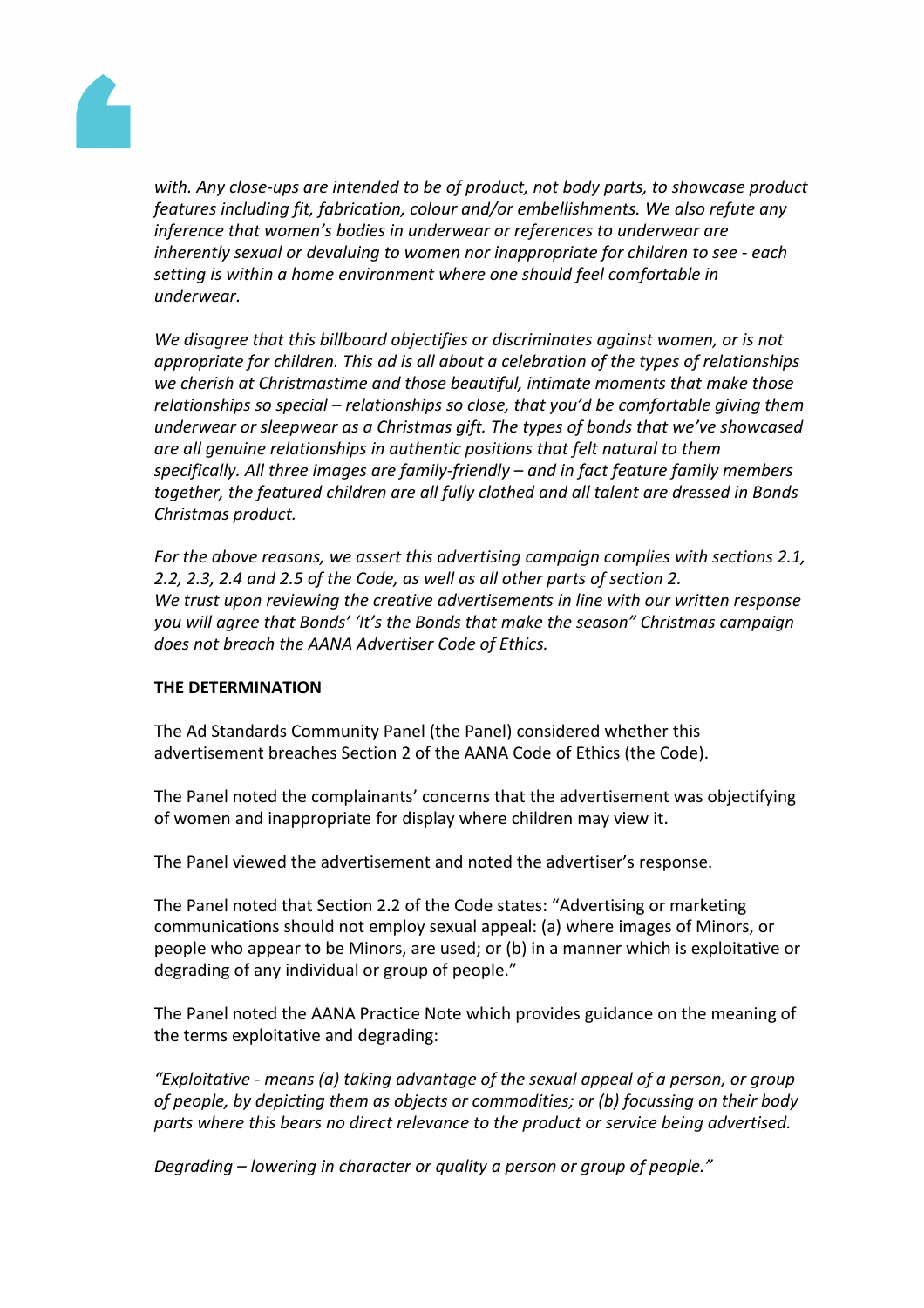

The Panel noted that the advertised product is underwear and the advertiser is justified in showing the product and how it would be worn provided that in doing so it meets the provisions of the Code.

The Panel first considered whether the advertisement used sexual appeal.

The Panel considered that the style of the underwear the people were wearing was not inherently sexual, but considered that some members of the community would consider a depiction of anyone in underwear to be a depiction of sexual appeal.

The Panel noted that the advertisement features three images, two of which depict a woman in underwear and one which depicts a man in underwear. The Panel noted that the images are focussed on the product being advertised and are not specifically directed at the models' bodies.

The Panel considered that the people in the advertisement appeared happy and comfortable in the clothing they are shown in. The Panel considered that there was no suggestion of their character being exploited or degraded.

The Panel determined that the advertisement did not employ sexual appeal that was exploitative or degrading of any person or group of people and therefore did not breach Section 2.2 of the Code.

The Panel then considered whether the advertisement was in breach of Section 2.4 of the Code. Section 2.4 of the Code states: "Advertising or Marketing Communications shall treat sex, sexuality and nudity with sensitivity to the relevant audience".

The Panel considered whether the advertisement contained sex, sexuality or nudity.

The Panel noted the Practice Note for the Code states:

*"Images which are not permitted are those which are highly sexually suggestive and inappropriate for the relevant audience. Explicit sexual depictions in marcomms, particularly where the depiction is not relevant to the product or service being advertised, are generally objectionable to the community and will offend Prevailing Community Standards."*

The Panel considered whether the image depicted sex. The Panel noted the dictionary definition of sex most relevant to this section of the Code of Ethics is 'sexual intercourse; sexually stimulating or suggestive behaviour.' (Macquarie Dictionary 2006).

The Panel considered that the depiction of men and women in underwear is not of itself a depiction of sexual intercourse, sexual stimulation or suggestive behaviour. The Panel considered that the advertisement as a whole did not contain sex.

The Panel considered whether the advertisement treated depicted sexuality.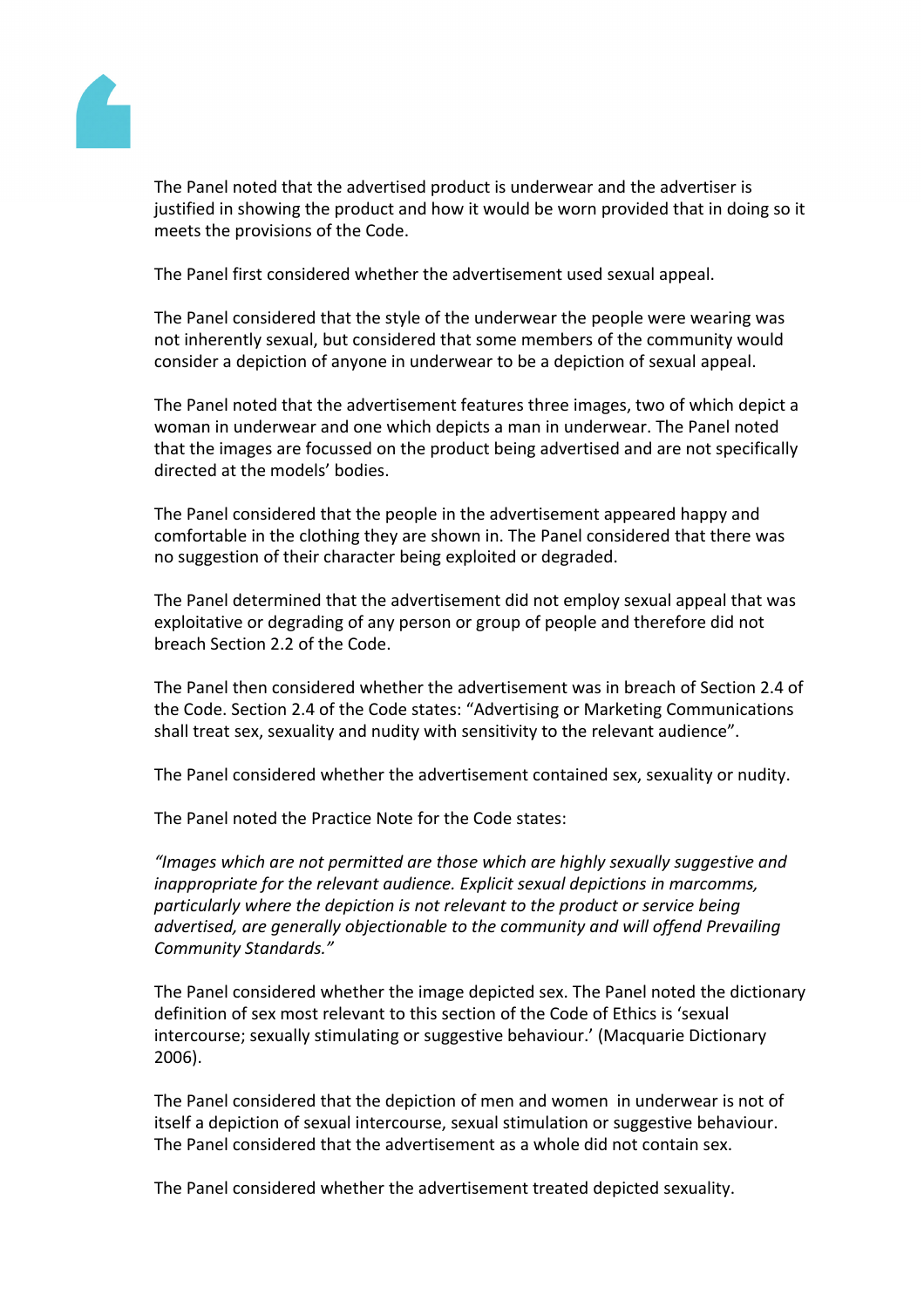

The Panel noted the definition of sexuality includes 'sexual character, the physical fact of being either male or female; The state or fact of being heterosexual, homosexual or bisexual; sexual preference or orientation; one's capacity to experience and express sexual desire; the recognition or emphasising of sexual matters'. The Panel noted that the use of male or female actors in an advertisement is not of itself a depiction of sexuality.

The Panel considered that the underwear being promoted was not sexualised and considered that the depiction of the people in the advertisement wearing this style of underwear was relevant to the product being promoted. The Panel considered that the image references sexual matters as it is a promotion for a store that sells underwear in a wide variety of styles and that the image of the models posed in a manner that suggests they are showing off the underwear is a depiction of sexuality.

The Panel considered whether the advertisement contained nudity and noted that the dictionary definition of nudity includes 'something nude or naked', and that nude and naked are defined to be 'unclothed and includes something 'without clothing or covering'. The Panel considered that the Code is intended for the Panel to consider the concept of nudity, and that partial nudity is factor when considering whether an advertisement firstly contains nudity and secondly treats that nudity with sensitivity to the relevant audience.

The Panel noted that the underwear worn by the models' covered their breasts and genitals. The Panel considered that most members of the community would consider an image of a man or woman dressed in only underwear to be a depiction of nudity.

The Panel then considered whether the issues of sexuality and nudity were treated with sensitivity to the relevant audience.

The Panel considered the meaning of 'sensitive' and noted that the definition of sensitive in this context can be explained as indicating that 'if you are sensitive to other people's needs, problems, or feelings, you show understanding and awareness of them.' (https://www.collinsdictionary.com/dictionary/english/sensitive)

The Panel considered that the requirement to consider whether sexual suggestion is 'sensitive to the relevant audience' is a concept requiring them to consider who the relevant audience is and to have an understanding of how they might react to or feel about the advertisement – the concept of how subtle sexual suggestion is or might be is relevant to the Panel considering how children, and other sections of the community, might consider the advertisement.

The Panel noted that this image appeared on a billboard and considered that the relevant audience would be broad and would include children.